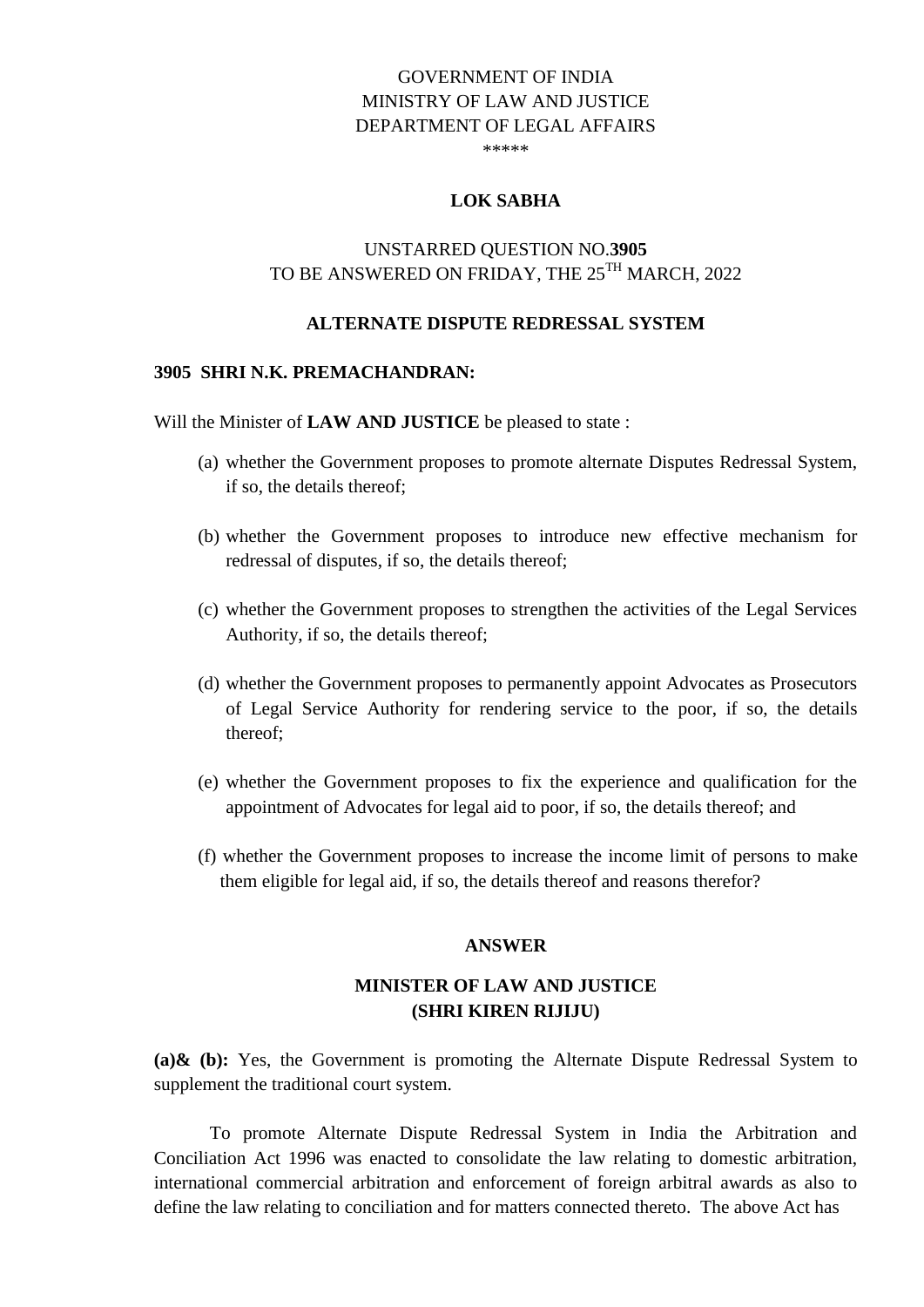been amended thrice in 2015, 2019 and 2020 to further improve the arbitration process. The NDIAC Act 2019 has also been enacted for setting up of the New Delhi International Arbitration Centre.

As per amendments carried out in the Arbitration and Conciliation Act, 1996, faster timelines have been provided to make the arbitration process more effectivealong with provisions for fast tracking of arbitration disputes and to see that the process is cost effective.

Commercial Courts Act, 2015 has also been amended in 2018 to provide for the resolution of disputes through Pre-Institution Mediation and Settlement (PIMS) mechanism. According to section 12A of the Commercial Courts Act, 2015 the settlement agreement reached through the Pre-Institution Mediation and Settlement (PIMS) mechanism have the same status and effect as if it is an arbitral award on agreed terms under sub-section (4) of section 30 of the Arbitration and Conciliation Act, 1996.

The Government has introduced Mediation Bill, 2021 in the RajyaSabha on 20.12.2021 to enact a standalone law on Mediation. The Bill aims to promote and facilitate mediation, especially institutional mediation, for resolution of disputes, commercial or otherwise, enforce mediated settlement agreements, provide for a body for registration of mediators, to encourage community mediation and to make online mediation as acceptable and cost effective process and for matters connected therewith or incidental thereto.

The Bill is presently under examination of the Department-related Parliamentary Standing Committee on Personnel, Public Grievances, Law and Justice.

**(c) :** The activities of the Legal Services Authorities have been strengthened by introducing by following initiatives:

- **i.** Web Portal and launch of Mobile App: A web portal has been created through the National Legal Services Authority (NALSA), to file applications online for getting legal assistance.Legal Services Mobile App has also been launched for Android and IOS version on  $8<sup>th</sup>$  August, 2021 and on  $9<sup>th</sup>$  November, 2021 respectively.
- **ii. Legal Services at Remand Stage:**9834 Remand Advocates have been deputed in each of the Magisterial Courts and in the Sessions/Special Courts, where remand proceedings are held for providing legal services to the unpresented under trials at the remand stage.
- **iii. Legal Services Clinics** Legal services clinics have been opened in law colleges/ universities, villages, community centres, courts, jails, JJB/CWC/Observation homes etc. to provide legal assistance to the common people. Legal Services Clinics are manned by Para-Legal Volunteers (PLVs) and Panel Lawyers. As on January, 2022, 12110 Legal Services Clinics are established in the country.
- **iv. Legal Aid Defense Counsel System (LADCS) :-** Provision for Legal Aid Defense Counsel System consisting of lawyers exclusively dealing with legal aided cases has been made in some districts on pilot basis.
- **v. Legal aid to Convicts:** Legal Services Authorities have been providing legal aid to convicts also for filing their appeals in Sessions Courts, High Courts and Supreme Court.